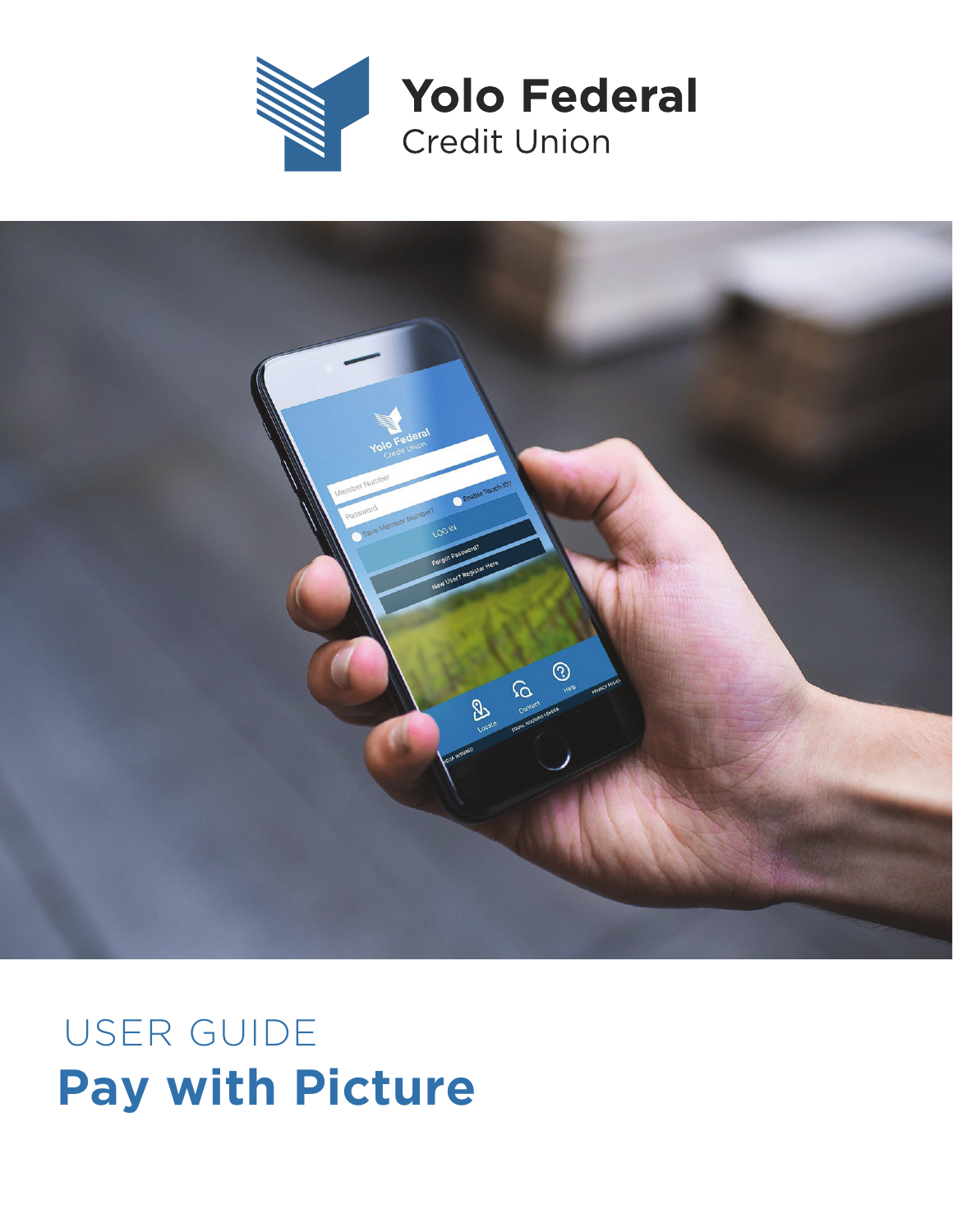## Pay with Picture

The Pay with Picture tool gives you the ease of uploading a copy of your bill to then have it paid. To do this, be sure you have a copy of your bill saved to your computer as a JPEG image. You will then need to click on Pay Bills from the menu. The main dashboard of Pay with Picture will show Payees and Activity. Payee will show any Payees that you have previously added. Activity will show past payment activity.

Clicking on Add a Payee will require you to submit details of the bill to be paid. To simply upload your bill to be paid, click on Submit Your Bill.

| <b>Account Info</b><br>Accounts<br>圎<br><b>Account Reporting</b><br>Æ<br>E-Statements | 旨<br>i<br>REGULAR SHARES<br>$($ 99S1)<br>\$47.01<br>Available<br>Current \$47.01 | i<br>$\bullet$  | ¢.<br>Sub Savings<br>(9952)<br>\$26.05<br>Available<br>Current \$26.05 | ÷<br>₩<br>SIMPLY CHECKING<br>(99S5)<br>\$72.00<br>Available<br>Current \$72.00 | <b>i</b> VISA PLATINUM REW<br>(99L23)<br>\$500.00<br>Available<br>Current \$0.00 |   |
|---------------------------------------------------------------------------------------|----------------------------------------------------------------------------------|-----------------|------------------------------------------------------------------------|--------------------------------------------------------------------------------|----------------------------------------------------------------------------------|---|
| <b>Manage Money</b><br>혼<br><b>Check Deposit</b>                                      |                                                                                  |                 | <b>Picture Pay</b>                                                     |                                                                                |                                                                                  | 8 |
| $\vec{s}$<br><b>Transfer Funds</b>                                                    | ADD A PAYEE                                                                      |                 |                                                                        | <b>SUBMIT YOUR BILL</b>                                                        |                                                                                  |   |
| 조속<br><b>External Transfers</b><br>Payment                                            |                                                                                  |                 | Payees                                                                 | Activity                                                                       |                                                                                  | Q |
| <sup>©</sup> Picture Pay                                                              | Payee Name 个                                                                     | <b>Pay From</b> |                                                                        | <b>Payment Date</b><br><b>Payment Amount</b>                                   | Memo                                                                             |   |
| ■ Pay Bills                                                                           |                                                                                  |                 | No Payees                                                              |                                                                                |                                                                                  |   |

A pop-up window will then appear where you will need to click on Upload Image to browse your computer to find a copy of your bill to be paid.

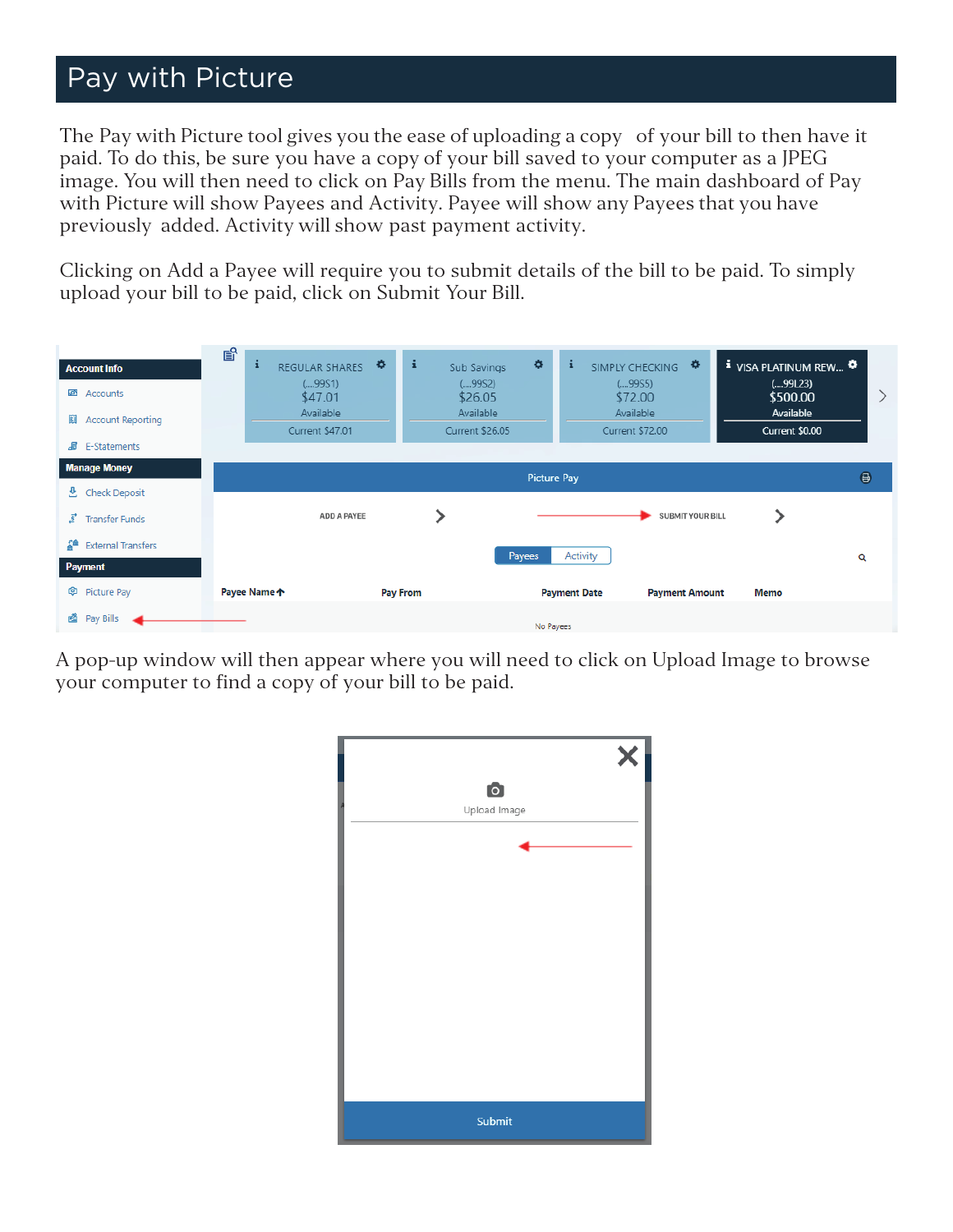Once your bill is uploaded you will need to enter what account you want the funds withdrawn from, the amount, delivery date, and send date. A calendar will be displayed when Delivery Date is clicked on.

| <b>STATEMENT</b><br><b>Noodland-Davis Teamin &amp; Peat</b><br>Combot Inc.<br>Mikilanda<br>Next CA 02775<br>ne museum they counts and buyines<br>seg : (198 Cowill Payments (ACA De<br>(48). Four late pay your fall restine by r<br>Ratest Junkkar<br>1811 Belgie Dr.<br>Woodbed, LA 8379<br>Account # 17734<br>LGA PR-2771<br>Historient Re-2011<br><b>Not dealer</b><br><b>Building Pre</b><br><b>PLAASE REIGHT</b> | 101.00                            |
|------------------------------------------------------------------------------------------------------------------------------------------------------------------------------------------------------------------------------------------------------------------------------------------------------------------------------------------------------------------------------------------------------------------------|-----------------------------------|
| Pay From                                                                                                                                                                                                                                                                                                                                                                                                               |                                   |
| SIMPLY CHECKING (99S5)                                                                                                                                                                                                                                                                                                                                                                                                 | $\times$ $\overline{\phantom{0}}$ |
| Amount                                                                                                                                                                                                                                                                                                                                                                                                                 |                                   |
| $\mathbf{E}$<br>\$66.00                                                                                                                                                                                                                                                                                                                                                                                                |                                   |
| Delivery Date                                                                                                                                                                                                                                                                                                                                                                                                          |                                   |
| И<br>06-26-2018                                                                                                                                                                                                                                                                                                                                                                                                        |                                   |
| Send On Date                                                                                                                                                                                                                                                                                                                                                                                                           |                                   |
| $\boldsymbol{\beta}$<br>06-20-2018                                                                                                                                                                                                                                                                                                                                                                                     |                                   |
| Delivery Options                                                                                                                                                                                                                                                                                                                                                                                                       |                                   |
| $\boldsymbol{\beta}$<br>Standard US Mail                                                                                                                                                                                                                                                                                                                                                                               |                                   |
| Memo                                                                                                                                                                                                                                                                                                                                                                                                                   |                                   |

Choose the date you want the payment to arrive, it will show as gray on the calendar. The date that it will need to be sent on to arrive on time will show in green. Click OK when finished.

|        | $\,<\,$   |             | <b>June 2018</b> |       | $\,>$     |    | <b>DELIVERY OPTIONS</b>                                         |
|--------|-----------|-------------|------------------|-------|-----------|----|-----------------------------------------------------------------|
|        |           |             |                  |       |           |    |                                                                 |
| S      |           | M T W T F   |                  |       |           | S  | Deliver On: 06-26-2018                                          |
|        |           |             |                  |       | 1         | 2  | <b>Standard US Mail</b><br>Send On: 06-20-2018<br>\$0.00        |
|        | 3 4 5 6 7 |             |                  |       | 8         | 9  | Overnight Mail<br>Send On: 06-20-2018                           |
| 10     | 11        | 12 13 14 15 |                  |       |           | 16 | \$28.00                                                         |
| $17 -$ | 18        | 19          | 20 <sub>2</sub>  |       | $21 - 22$ | 23 | \$0.00<br><b>Jun 26</b><br>Standard US Mail<br>Send On: June 20 |
| 24     | 25        | 26          |                  | 27 28 | 29        | 30 | OK                                                              |
|        |           |             |                  |       |           |    |                                                                 |
|        |           |             |                  |       |           |    |                                                                 |